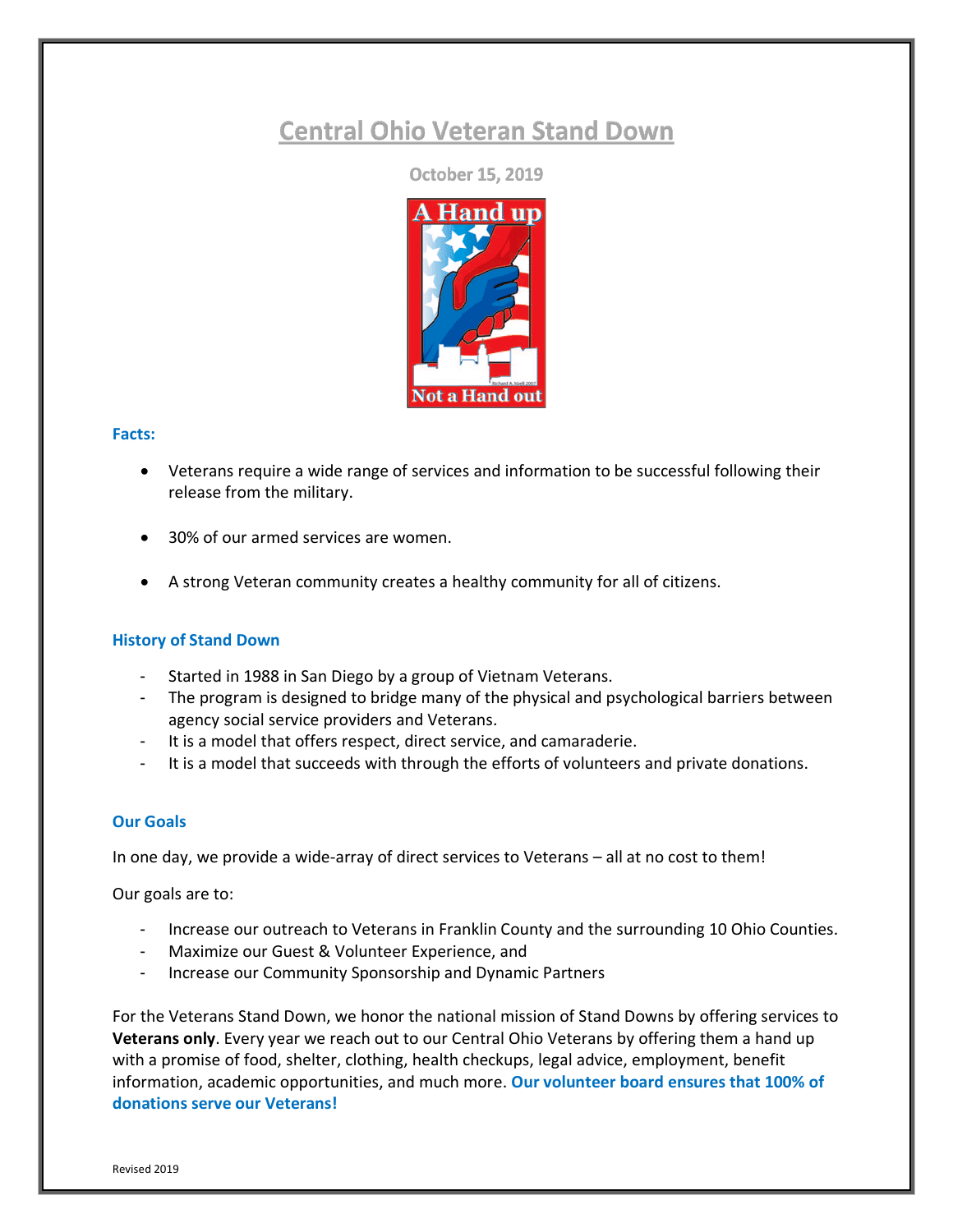However, there are very real costs in offering Stand Down to our guests. To provide the best services from the Central Ohio to meet the needs of our guests we need your help by giving a cash gift, an in-kind gift, or volunteering. **100% of your donation serves our Veterans. We have no paid staff.** 

We believe that every Veteran deserves NEW clothing! Drop off your new packaged clothing by September 20, 2019 at:

**Volunteers of America, Veterans and Families First** 3443 Agler Road Columbus, OH 43219

### **Your cash donations help us to provide:**

- Free Lunch and refreshments for Veterans;
- Volunteer refreshments
- Advertising of Stand Down throughout the central Ohio area;
- Guest Care packages;
- Laundry Bags for the Clothing and Home Essentials;
- Grooming Kits;
- Event operational supplies such as pens, paper, copies, name tags, wrist bands, and signs.

### **Send your donation checks to:**

Please make checks out to: **Central Ohio Stand Down** The address is as follows:

Central Ohio Veterans Stand Down 947 E. Johnstown Road, Suite 225 Gahanna, Ohio 43219

• Fallen Fifteen serves as our Fiduciary.

For more information or questions please contact:

Full Name: Dan Willis Business: (614) 855-8328 E-mail: CentralOhioStandDown@gmail.com